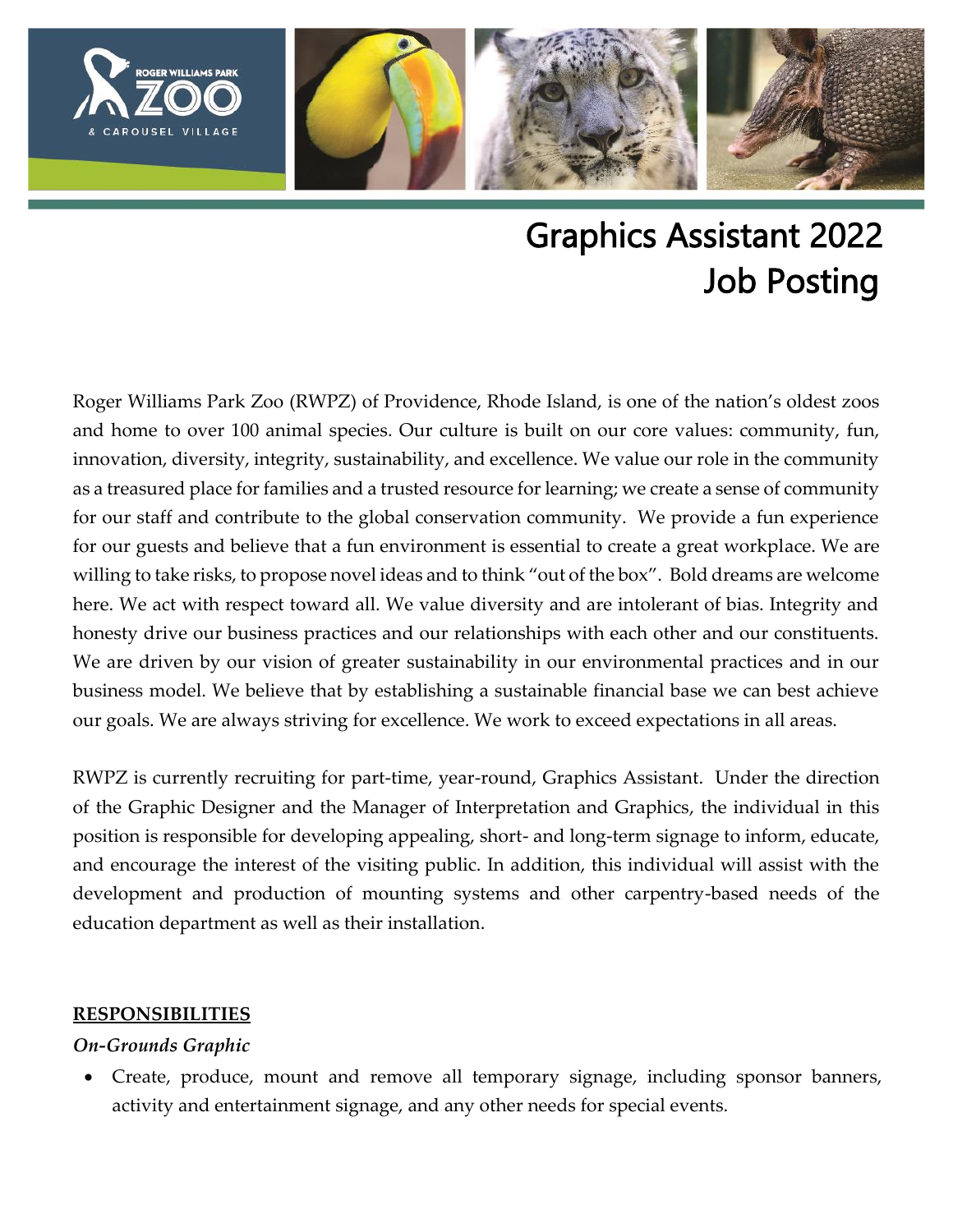- Assist the Graphic Designer with the design and production of ID labels, interpretive graphics, operational graphics, public relations signage, and all other zoo signage.
- Assist the Graphic Designer with the design and fabrication of graphics mounting systems that complement the design of the graphic and will withstand the elements.
- Provide production support such as printing and laminating to support graphics requests.
- Perform on-grounds signage maintenance and cleaning.
- Maintain graphics Style Guides for special events, including the development of logos.
- Create and maintain a library of event signage that can be used repeatedly.
- Maintain interactive graphics.
- Maintain the Master List of all permanent and short-term graphics.
- Assist the Graphic Designer with the design and building of interactive elements that are engaging to the public and sturdy enough to require minimal maintenance.
- Support the graphics needs of other departments.

## *Interpretive Planning and Support*

- Maintain interpretive props, play materials, and interactive elements.
- Assist the Interpretive Specialist Wild Bunch and the Interpretive Specialist Docents in maintaining free play areas in the Farmyard.
- Assist with the biofact collection by repairing damaged biofacts.
- Work as part of the Interpretive Team with the Operations Department to develop exhibit elements and designs that thematically support interpretive plans.
- Be an active part of the interpretive planning process, along with the Manager of Interpretation and Graphics, Interpretive Specialists and Graphic Designer.
- Work with the interpretive staff to design and construct props for programming and ongrounds interpretation.

## *Other Related Projects*

- Support Graphic Designer as needed by routinely inventorying and ordering supplies, scheduling equipment services, etc.
- Order business cards, logoed envelopes, letterhead, etc., upon request from any Zoo department
- Other projects and duties assigned by the Graphic Designer and/or Manager of Interpretation and Graphics.

### **CRITERIA**

### *Required Experience and Education:*

Minimum of one years' experience in both graphic design and informal education.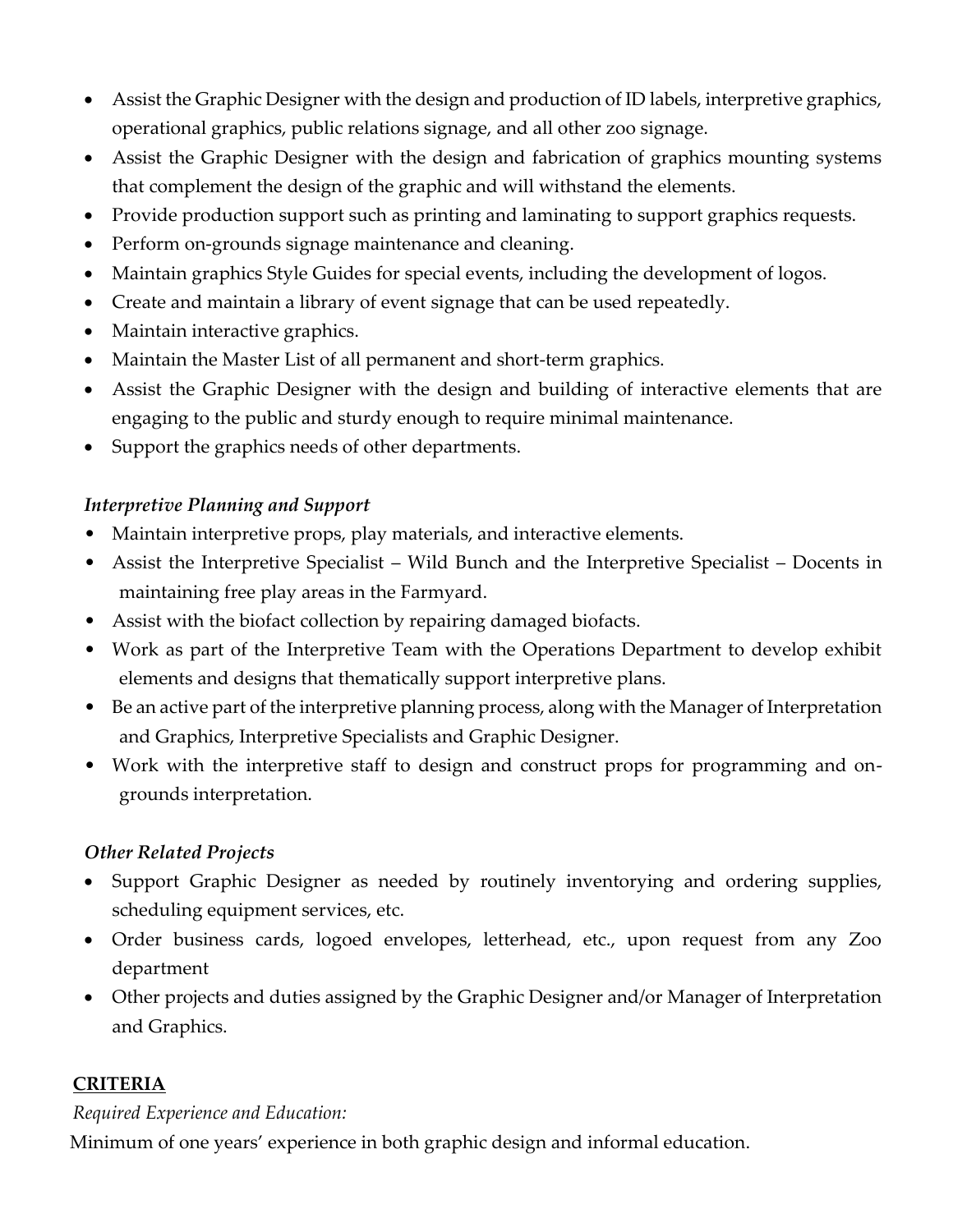### *Preferred Experience and Education:*

Completion of a Bachelor's Degree in design or related field from an accredited college or university is preferred, or equivalent combination of education and experience. Prior museum or zoo experience is highly desirable. Recent experience working with diverse populations and fluency speaking additional languages a plus.

#### *Competencies:*

- Proficient in Adobe Photoshop, Illustrator, Indesign and other current design software.
- Ability to take and edit photographs.
- Proficiency with the current Macintosh Operating System.
- Demonstrated success in creative problem solving.
- Knowledge of a wide range of materials and techniques that can be applied to novel situations.
- Ability to use power tools to perform basic carpentry.
- Extremely strong organizational and oral and written communication skills.
- Ability to work independently and with cross-departmental teams.
- Maintain effective working relationships with other departments, staff, professionals from other zoo organizations, and the public.
- An appreciation for informal, lifelong learning in agreement with RWPZ's mission and commitment to education and conservation.

### *Additional Requirements:*

- Proof fully vaccinated for COVID-19 or obtains a qualified approved exemption prior to employment start date. Being fully vaccinated means that an individual is at least two weeks past their final dose of an authorized COVID-19 vaccine regimen.
- Successful completion of a background check.
- Valid driver's license.
- Ability to work outdoors under various weather conditions.
- Willingness to work flexible work schedule, including weekends, holidays and occasional nights.
- Frequently required to sit, talk and hear for prolonged periods of time.
- Occasionally lifting or moving objects up to 50 pounds is required in this position.
- Physically able to operate carpentry and power tools, as well as a variety of office equipment.

As a Graphics Assistant, you will be joining our team in showcasing our Zoo pride and excellence in customer service.